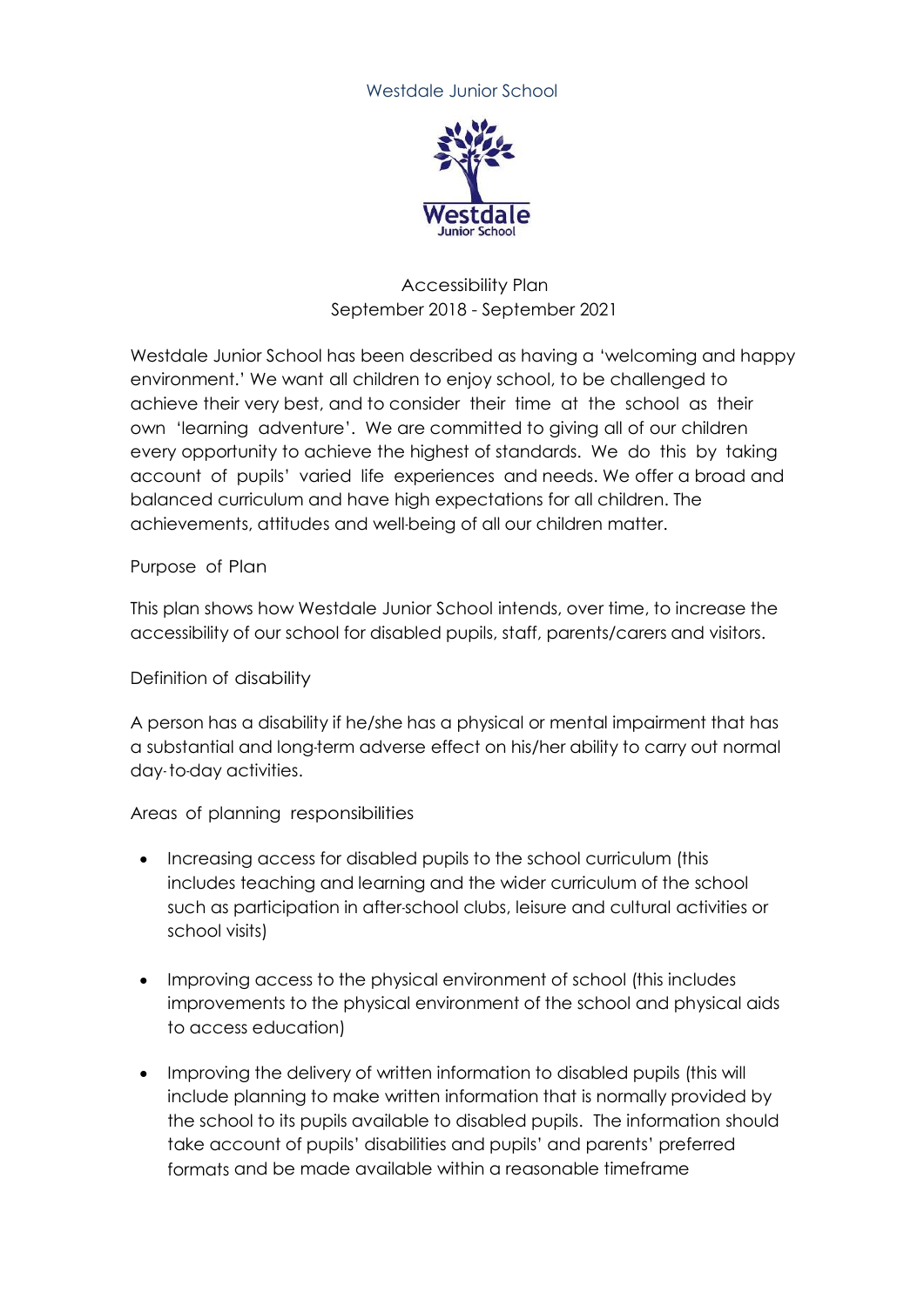Contextual Information

Westdale Junior School has been in its' current location since 1953. The single story building houses eight classrooms, a computer suite and several other work spaces which are all wheelchair accessible. A Disabled toilet is available on the ground floor. The main entrance to the School has level access and there is a level access to the playground.

At present we have no wheelchair dependent pupils, parents or members of staff.

Current Range of known disabilities

The school has children with a range of disabilities to include moderate and specific learning disabilities.

We have a small number of pupils and parents who have a hearing impairment

Increasing access for disabled pupils to the school curriculum

Improving teaching and learning lies at the heart of the school's work. Through self-review and Continuous Professional Development (CPD), we aim to enhance staff knowledge, skills and understanding to promote excellent teaching and learning for all children. We aim to meet every child's needs within mixed ability, inclusive classes.

It is a core value of the school that all children are enabled to participate fully in the broader life of the school. Consequently, all children have always been permitted to attend age relevant after school clubs, leisure and cultural activities and educational visits. The only exception would occur if a child had breached school rules when deprivation of club attendance may be used as a suitable short term sanction and to ensure the safety of others.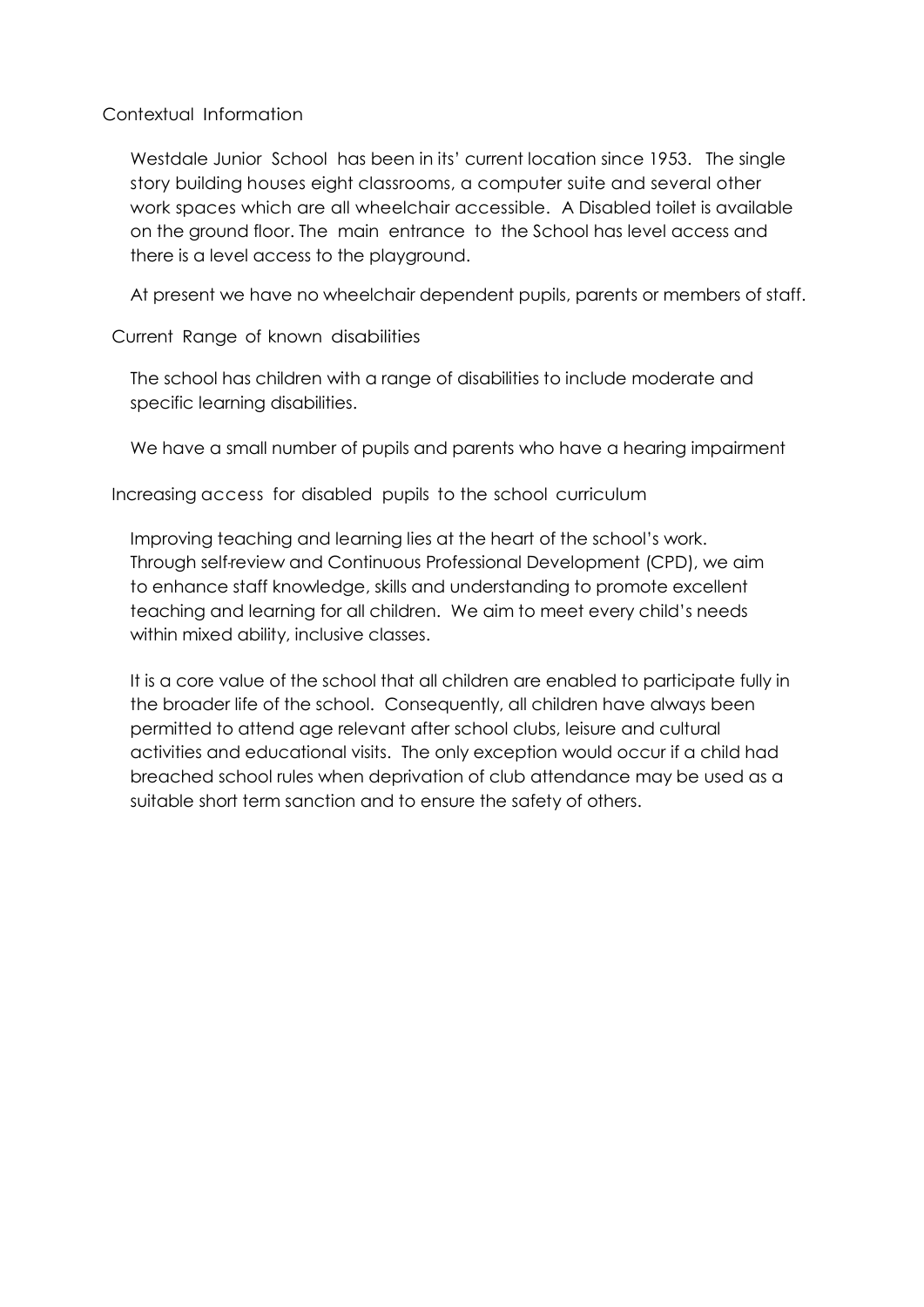| Increasing access for disabled pupils to the school curriculum |  |  |  |  |
|----------------------------------------------------------------|--|--|--|--|
|----------------------------------------------------------------|--|--|--|--|

| Target                                                                                    | <b>Strategies</b>                                                                                                                                        | Time-<br>scale                 | Responsibility      | <b>Success Criteria</b>                                                                                              |
|-------------------------------------------------------------------------------------------|----------------------------------------------------------------------------------------------------------------------------------------------------------|--------------------------------|---------------------|----------------------------------------------------------------------------------------------------------------------|
| Increase<br>confidence of all<br>staff in<br>differentiating<br>the curriculum            | Be aware of staff training<br>needs on curriculum<br>access for individual<br>needs of pupils                                                            | On-going<br>and as<br>required | SENCO<br><b>SLT</b> | <b>Raised staff</b><br>confidence in<br>strategies for<br>differentiation<br>and increased<br>pupil<br>participation |
| Ensure<br>classroom<br>support staff<br>have specific<br>training on<br>disability issues | Be aware of staff training<br>needs<br>Staff access appropriate<br><b>CPD</b>                                                                            | As<br>required                 | SENCO<br><b>SLT</b> | Raised<br>confidence<br>of support<br>staff                                                                          |
| Ensure all staff<br>are aware of<br>disabled<br>children's<br>curriculum<br>access        | Set up a system of<br>individual access plans for<br>disabled pupils when<br>required<br>Information sharing with<br>all agencies involved with<br>child | As<br>required                 | SENCO<br><b>SLT</b> | All staff aware of<br>individuals needs                                                                              |
| Use ICT software<br>to support<br>learning                                                | Make sure software<br>installed where<br>needed                                                                                                          | As<br>required                 | ICT                 | Wider use of SEN<br>resources in<br>classrooms                                                                       |
| All educational<br>visits to be<br>accessible to all                                      | Develop guidance for staff<br>on making trips<br>accessible<br>Ensure each new venue is<br>vetted for appropriateness                                    | As<br>required                 | HOS/EVC             | All pupils in<br>school able to<br>access all<br>educational visits<br>and take part in<br>a range of<br>activities  |
| <b>Review PE</b><br>curriculum to<br>ensure PE<br>accessible to all                       | Gather information on<br>accessible PE and<br>disability sports<br>Seek disabled sports<br>people to come into<br>school                                 | As<br>required                 | PE co-<br>ordinator | All to have<br>access to PE<br>and be able to<br>excel                                                               |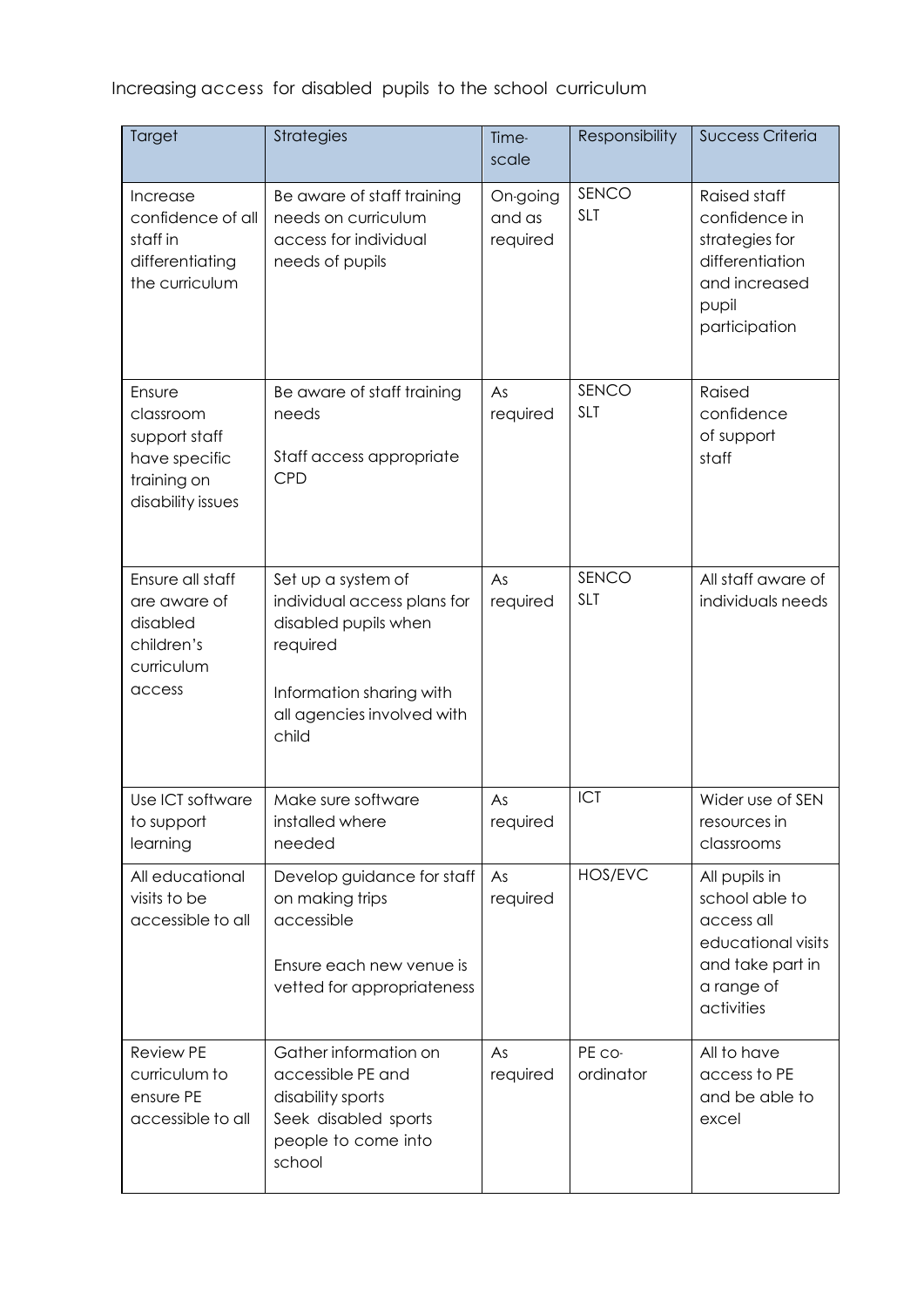Improving access to the physical environment of the school

Provision, in exceptional cases, will be negotiated when a pupil's specific needs are known.

We have a wide range of equipment and resources available for day to day use. We keep resource provision under constant review. The schools Improvement planning process is the vehicle for considering such needs on an annual basis.

| Target                                                                                                                        | <b>Strategies</b>                                                                                                                                                                                                  | Time-scale                                              | Responsibility             | Success criteria                                                                                                                                     |
|-------------------------------------------------------------------------------------------------------------------------------|--------------------------------------------------------------------------------------------------------------------------------------------------------------------------------------------------------------------|---------------------------------------------------------|----------------------------|------------------------------------------------------------------------------------------------------------------------------------------------------|
| The school is<br>aware of the<br>access needs of<br>disabled pupils,<br>staff,<br>governors,<br>parent/carers<br>and visitors | To create access plans<br>for individual disabled<br>pupils as part of the<br>Provision mapping<br>process when required<br>Be aware of staff,<br>governors and parents<br>access needs and<br>meet as appropriate | As required<br>Induction and<br>on-going if<br>required | SENCO<br><b>HOS</b>        | Provision Maps<br>in place for<br>disabled pupils<br>and all staff<br>aware of pupils<br>needs<br>All staff and<br>governors feel<br>confident their |
|                                                                                                                               | Through questions and<br>discussions find out the<br>access needs of<br>parents/carers through<br>newsletter                                                                                                       | Annually                                                | <b>HOS</b>                 | needs are met<br>Parents have<br>full access to<br>all school<br>activities                                                                          |
|                                                                                                                               | Consider access<br>needs during<br>recruitment process<br>Ensure staff aware of<br><b>Environment Access</b><br>Standard                                                                                           | Recruitment<br>process                                  | <b>HOS</b>                 | Access issues<br>do not<br>influence<br>recruitment<br>and retention<br>issues                                                                       |
| Layout of<br>school to allow<br>access for all<br>pupils to all<br>areas                                                      | Consider needs of<br>disabled pupils,<br>parents/carers or<br>visitors when<br>considering any<br>redesign                                                                                                         | As required                                             | Head/<br>Governors/<br>SBM | Re-designed<br>buildings are<br>usable by all                                                                                                        |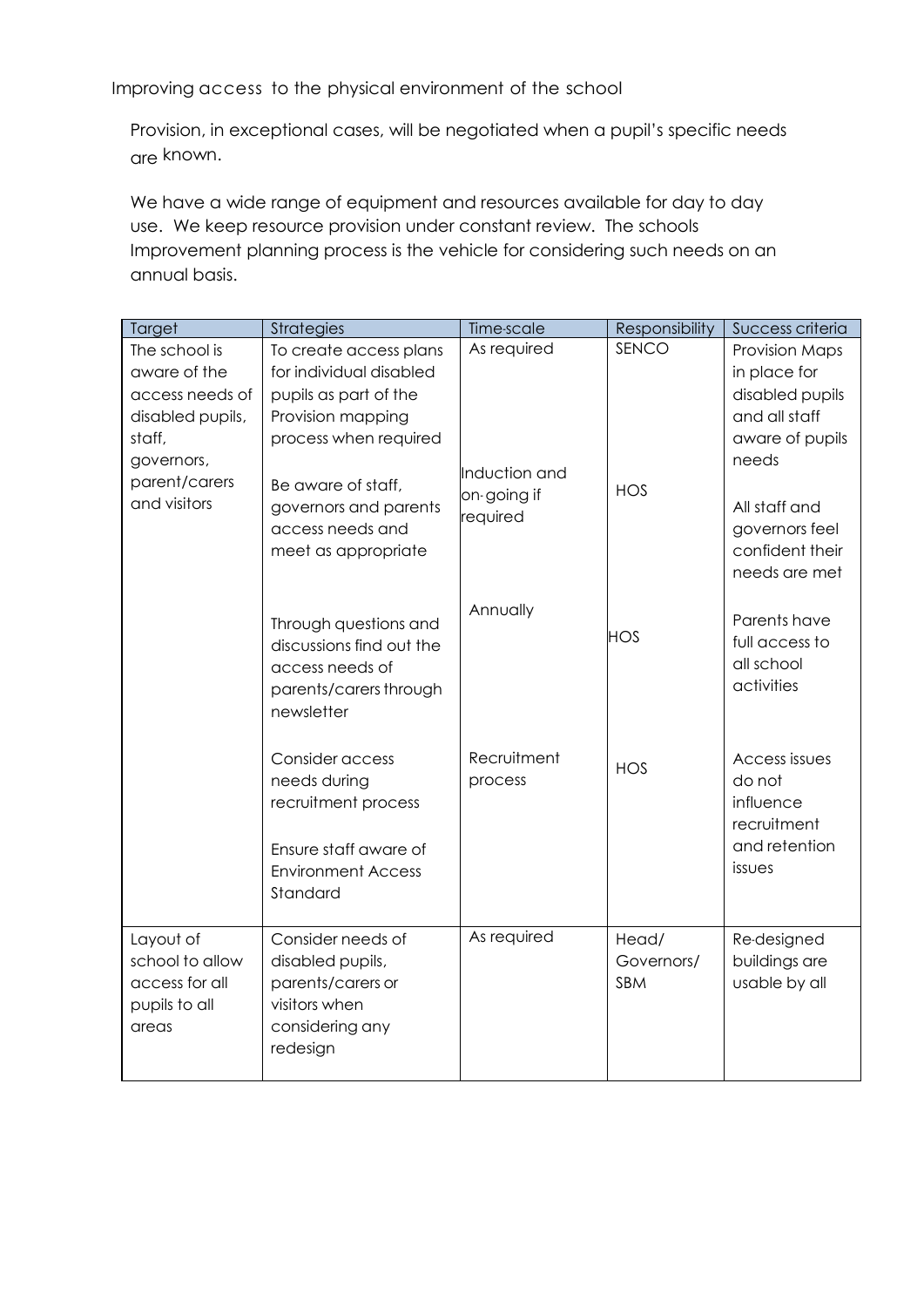| Target                                                                          | <b>Strategies</b>                                                                                                                                                                                         | Time-scale                                                                      | Responsibility | Success criteria                                                                               |
|---------------------------------------------------------------------------------|-----------------------------------------------------------------------------------------------------------------------------------------------------------------------------------------------------------|---------------------------------------------------------------------------------|----------------|------------------------------------------------------------------------------------------------|
| Improve<br>signage and<br>external access<br>for visually<br>impaired<br>people | Yellow strip mark step<br>edges<br>Signage to entrance<br>to be clear                                                                                                                                     | On going                                                                        | Caretaker      | Visually<br>impaired<br>people feel safe<br>in school<br>grounds                               |
| Ensure all<br>disabled pupils<br>can be safely<br>evacuated                     | Put in place Personal<br><b>Emergency Evacuation</b><br>Plan (PEEP) for all pupils<br>and staff with<br>difficulties<br>Develop a system to<br>ensure all staff are<br>aware of their<br>responsibilities | As required<br>Each Sept                                                        | SENCO<br>SENCO | All disabled<br>pupils and staff<br>working<br>alongside are<br>safe in the<br>event of a fire |
| Ensure<br>accessibility of<br>access to IT<br>equipment                         | Alternative equipment<br>in place to ensure<br>access to all<br>hardware including<br>hall<br>Liaise with VI/HI on<br>information with regard<br>to the visual impaired<br>and hearing impaired<br>pupils | On-going<br>and as<br>required<br>Software<br>may be<br>required<br>as required | ICT            | Hardware and<br>software<br>available to<br>meet the needs<br>of children as<br>appropriate    |
| All fire escape<br>routes are<br>suitable for all                               | Make sure all areas of<br>school can have<br>wheelchair access<br>Egress routes visual<br>check                                                                                                           | On-going<br>and as<br>required<br>and as<br>appropriate<br>Weekly               | Caretaker      | All disabled<br>staff, pupils<br>and visitors<br>able to have<br>safe<br>independent<br>egress |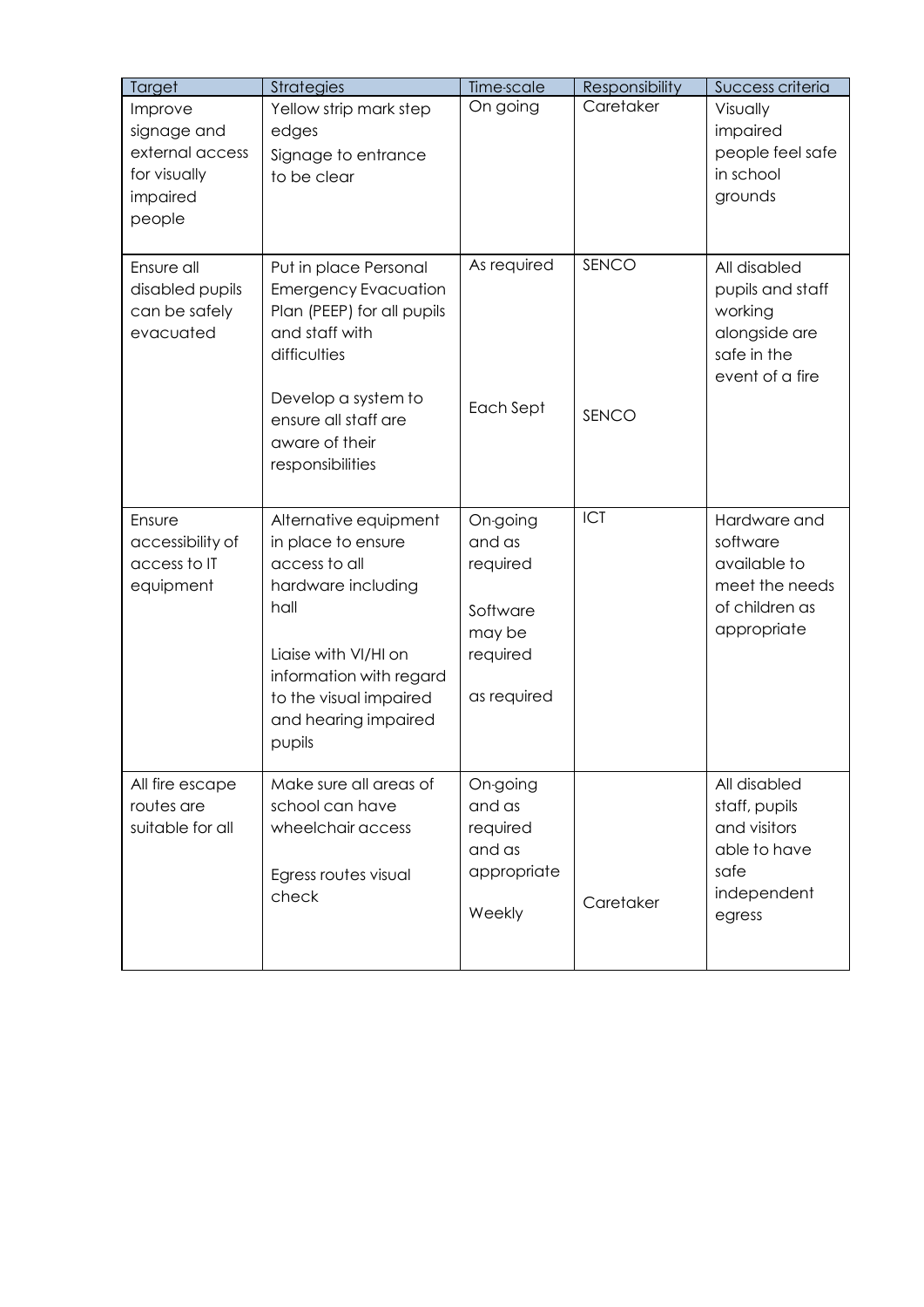Improving the delivery of written information to disabled pupils

This will include planning to make written information that is normally provided by the school to its pupils available to disabled pupils. Examples might include handouts, textbooks and information about school events. The information should take account of pupils' disabilities and pupils' and parents' preferred formats and be made available within a reasonable timeframe.

In planning to make written information available to disabled pupils we again need to establish the current level of need and be able to respond to changes in the range of need. The school will need to identify agencies and sources of such materials to be able to make the provision when required. The schools ICT infrastructure will enable us to access a range of materials supportive to need.

| Targets                                                                                | <b>Strategies</b>                                                                                                             | Time-<br>scale                  | Responsibility                    | <b>Success Criteria</b>                                                    |
|----------------------------------------------------------------------------------------|-------------------------------------------------------------------------------------------------------------------------------|---------------------------------|-----------------------------------|----------------------------------------------------------------------------|
| Review<br>information to<br>parents/carers<br>to ensure it is<br>accessible.           | Provide information and<br>letters in clear print in<br>"simple" English<br>School office will support<br>and help parents to | During<br>induction<br>On-going |                                   | All parents<br>receive<br>information in a<br>form that they<br>can access |
|                                                                                        | access information and<br>complete school forms                                                                               |                                 | <b>School Office</b>              |                                                                            |
|                                                                                        | Ensure website and all<br>document accessible via<br>the school website can<br>be accessed by the<br>visually impaired.       | Current                         | Office/<br>Website<br>design team |                                                                            |
| Improve the<br>delivery of<br>information in<br>writing in an<br>appropriate<br>format | Provide suitably enlarged,<br>clear print for pupils with a<br>visual impairment                                              | As<br>required                  | Office                            | Excellent<br>communication                                                 |